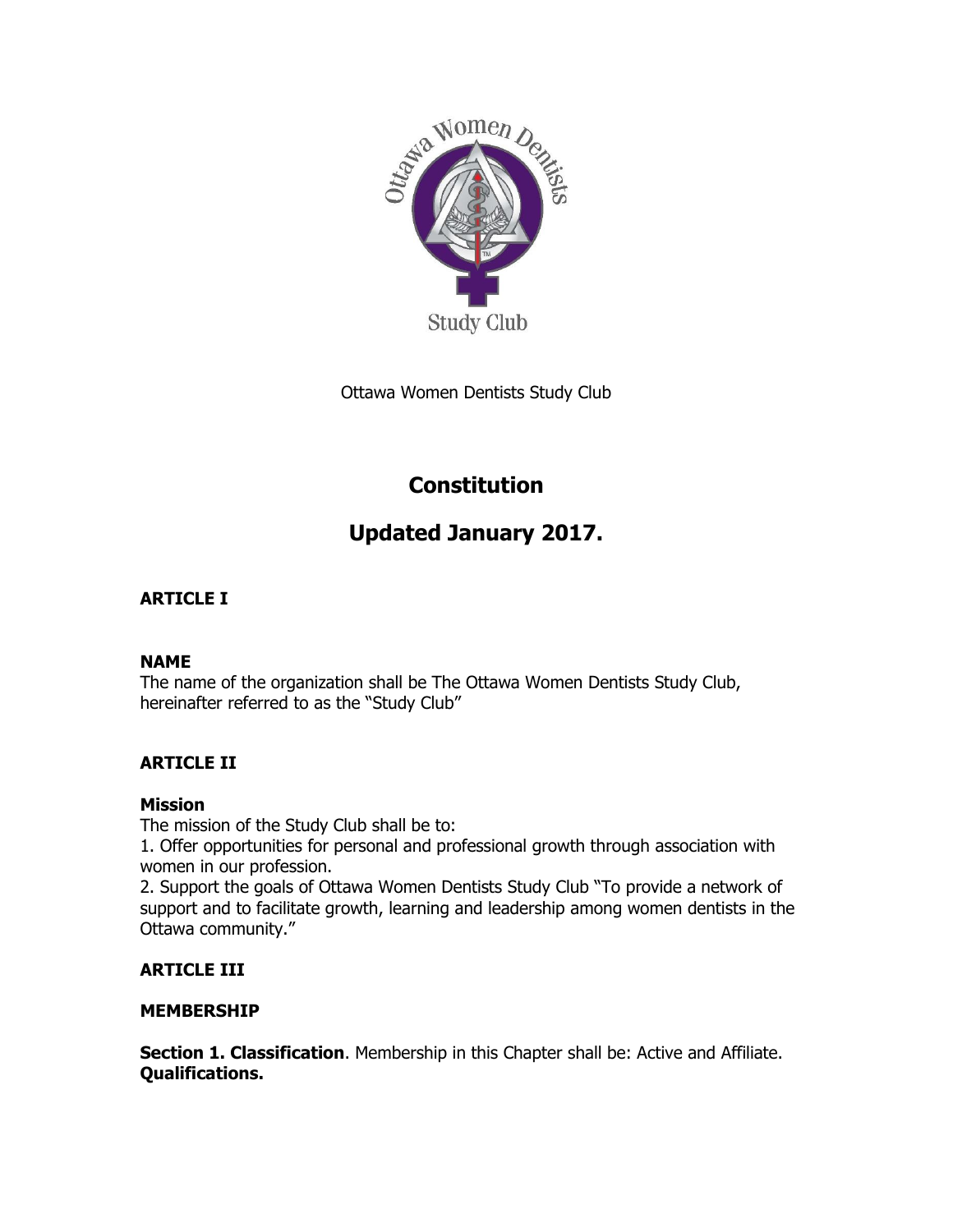**A. Active.** Any Individual licensed by a provincial/territorial or national body to practice dentistry in Canada. Each shall have all the rights and privileges of membership including the right to vote and hold office. An active member is a person who has paid local and national dues, as well as Ottawa Women Dentists Study Club dues for the current year.

**B. Affiliate.** Any previous member who has retired or is in good standing with their licensing body and is geographically or situationally unable to be an Active Member. The Affiliate Member shall have all the privileges and responsibilities of an Active Member except those of voting and holding office and has paid OWDSC dues for the current year.

## **Section 2. Reprimand or Termination.**

Any member may be terminated for cause by the Study Club at a business meeting by a 75% of the total membership of the Study Club, provided the individual has been given an opportunity to be heard and make a satisfactory explanation of the reasons provoking this action to the Executive Board.

## **ARTICLE IV**

## **EXECUTIVE BOARD, OFFICERS AND DIRECTORS AND THEIR DUTIES**

#### **Section 1. Executive Board Composition**

The elected officers of this Study Club shall be President, Vice President/Treasurer, Secretary, Immediate Past-Presidentand such other officers as may be determined by the Board of Directors.

#### **Section 2. Powers**

The Executive Board shall be the administrative and managing body of the Study Club, vested with full power to conduct all business subject to the constitution and the mandates of the voting membership.

#### **Section 3. Duties**

1. To fill vacancies which may occur in elective offices from time to time

2. To approve committee appointments recommended by the President and to create special committees when needed;

3. To consult with and advise committee chairpersons in their activities, except the nominating committee:

4. To submit a report of its activities to the members at each business session.

## **Officers**

## **Section 1. Name and Number**

The elected officers of this Study Club shall be a President, Vice President/Treasurer and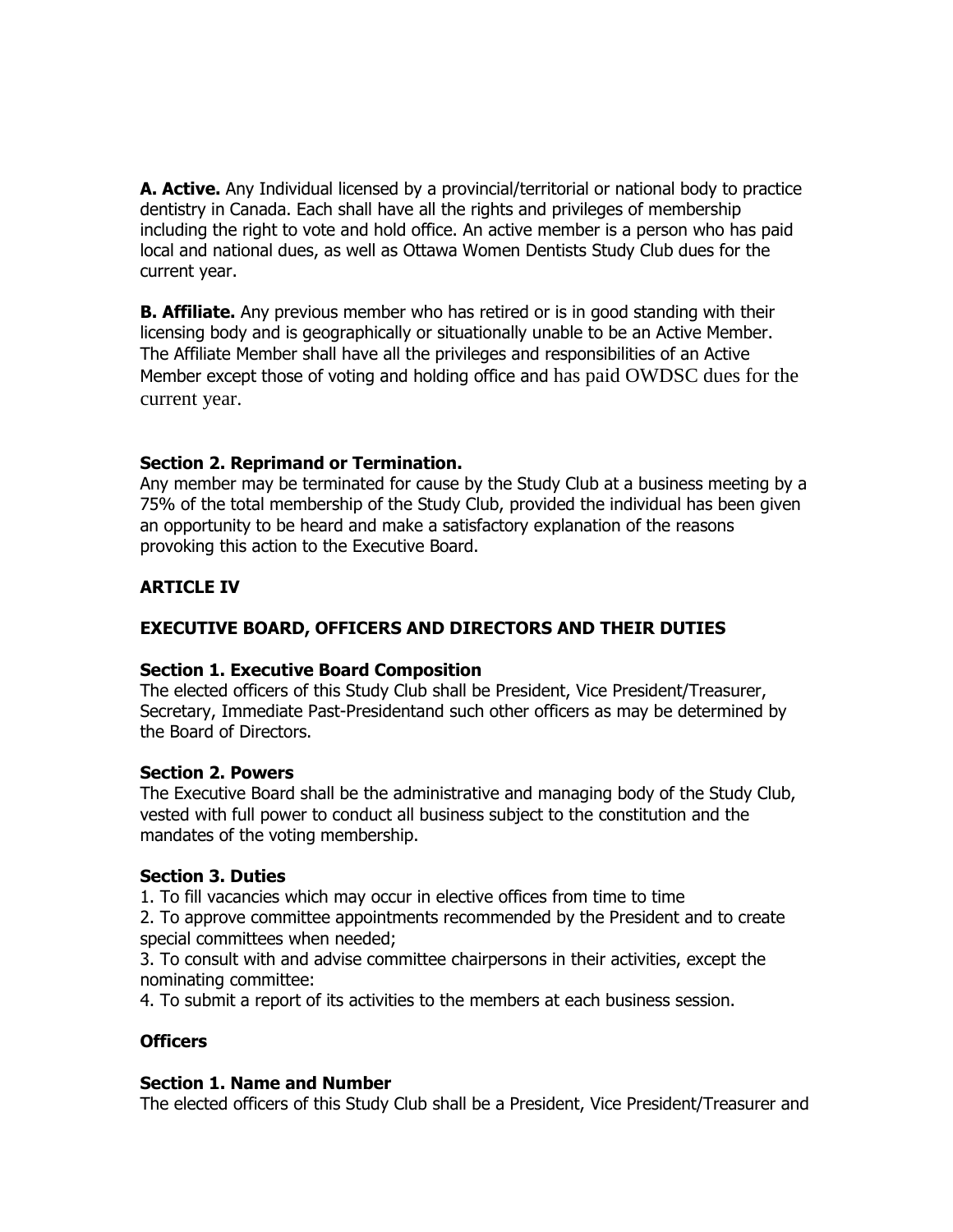Secretary.

## **Section 2. Nomination and Election**

Only active members who who are in good standing may be nominated for elective office in this Study Club.

The Executive Board shall encourage the participation of members on Study Club committees and should ensure that there is at least one nominee for each vacancy. This list of nominees shall be presented to the General Membership at least one month before the Spring Business Meeting. Nominations, however, are open to anyone who wishes to submit their name for a given position up to three working days prior to the Business Meeting.

Elections will be by secret ballot. The ballot will be printed on plain paper with the candidates and positions listed. A vote supporting a particular candidate or statement will be marked with a simple X or check mark, otherwise it will be considered spoiled, and will be rejected. The OWDSC Secretary shall be the Chief Electoral Officer, and the Executive Committee will appoint two additional scrutineers. Election results shall be reported to the OWDSC President, who will ensure the membership is informed. After the results are reported, all ballots shall be destroyed.

The Secretary shall be elected. Any member in good standing can be nominated for the position of Secretary. The successful candidate for Secretary shall, on subsequent years, assume, in order, the positions of Vice-President/Treasurer, President and Immediate Past-President.

## **Section 3. Term of Office**

All officers shall hold office beginning June 1st for the period of one year.

## **Section 4. Vacancy**

In the event the office of President becomes vacant, the Vice –President/Treasurer will serve as President. In the event of a vacancy in the offices of Vice-President/Treasurer or Secretary, the Executive Board shall appoint an interim replacement to complete the term of office.

## **Section 5. Duties**

## 1. **President:**

- 1. Preside at all Study Club Meetings
- 2. Set dates for all regular and special meetings of the Study Club
- 3. Represent the Study Club in all matters relating to its affairs

4. Appoint, in conjunction with the Executive Board, chairperson of each committee.

5. Serve as Director of the Executive Board.

6. Ongoing contact with the members and potential members.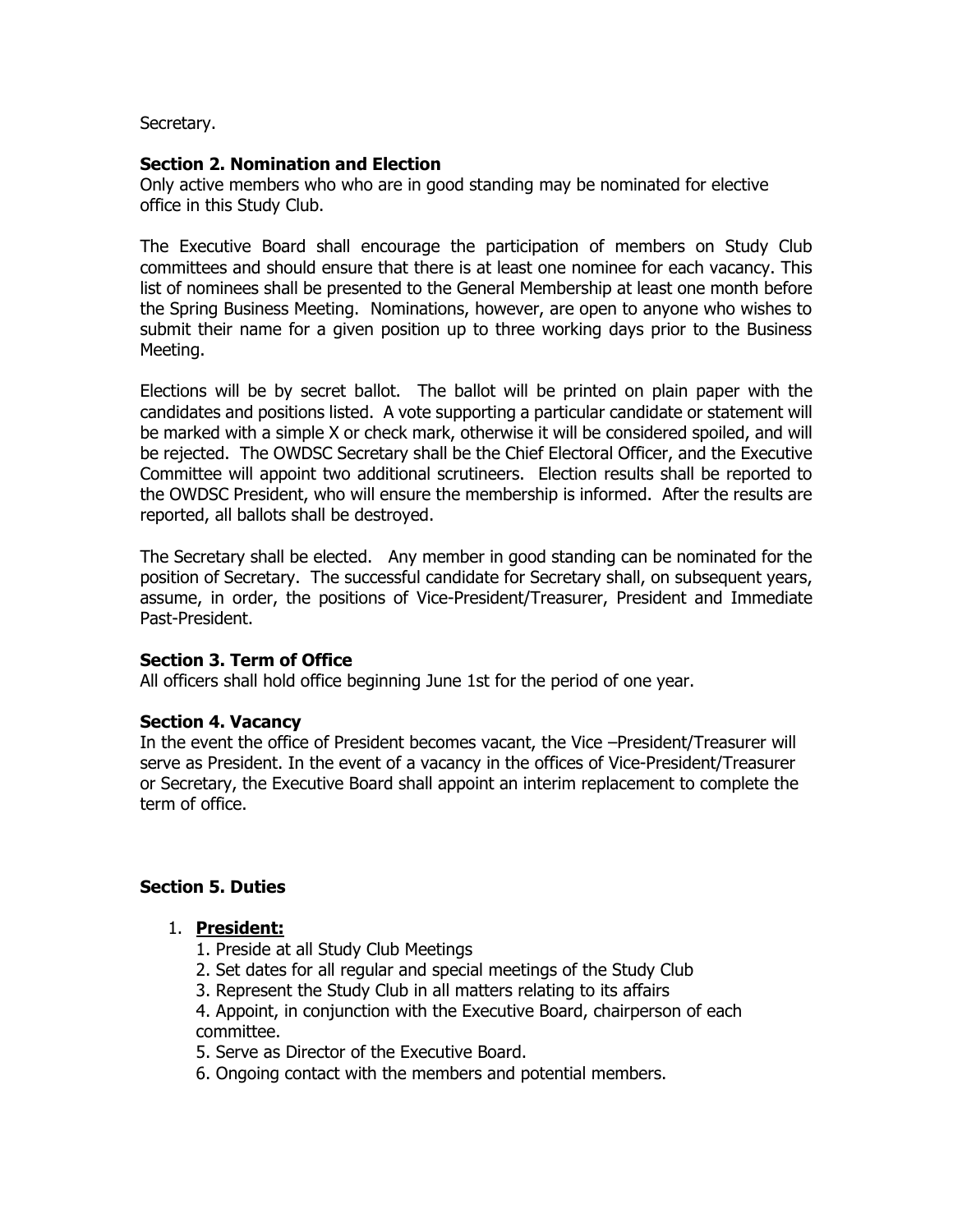## 2. **Vice President /Treasurer**

- 1. Assist the President in Study Club operations
- 2. Chair the Membership Committee
- 3. Assume the duties of President in case of absence or resignation
- 4. Be responsible for the Study Club budget
- 5. Be responsible for the monies of the Study Club
- 6. Pay Study Club bills
- 7. Keep accurate detailed account of all receipts and disbursements
- 8. Give financial status of the Study Club at meetings.

## **3. Secretary:**

1.Keep all records of the Study Club

2. Keep minutes and attendance records of Study Club Meetings 3.Write articles for the publication in conjunction with the Vice President 4.Assume the responsibility of mailing notices of all meetings to the members. 5.Be responsible for public relations, including all newsletter articles written in conj unction with the Vice –President/Treasurer.

## **4. Immediate Past-President**

The immediate Past-President will be an active but non-voting member of the executive and will chair the Scholarship Committee.

## **ARTICLE V**

## **MEETINGS**

## **Section 1. Parliamentary Procedure**

Robert's Rules of Order Revised may be the guide for all meetings at the discretion of the President or appropriate chairperson.

## **Section 2. Quorum**

Quorum for voting purposes shall be defined as 50% of the active membership plus one.

## **Section 3. The Study Club**

An annual meeting shall be called by the President in Winter Quarter for the purpose of election of officers for the ensuing year, receiving and reviewing annual reports of officers and committees, and conducting other official business of the Study Club. Additional business sessions may be held separately or in conjunction with the educational and social meetings of the Study Club. Officers shall be installed June  $1<sup>st</sup>$  of the current year.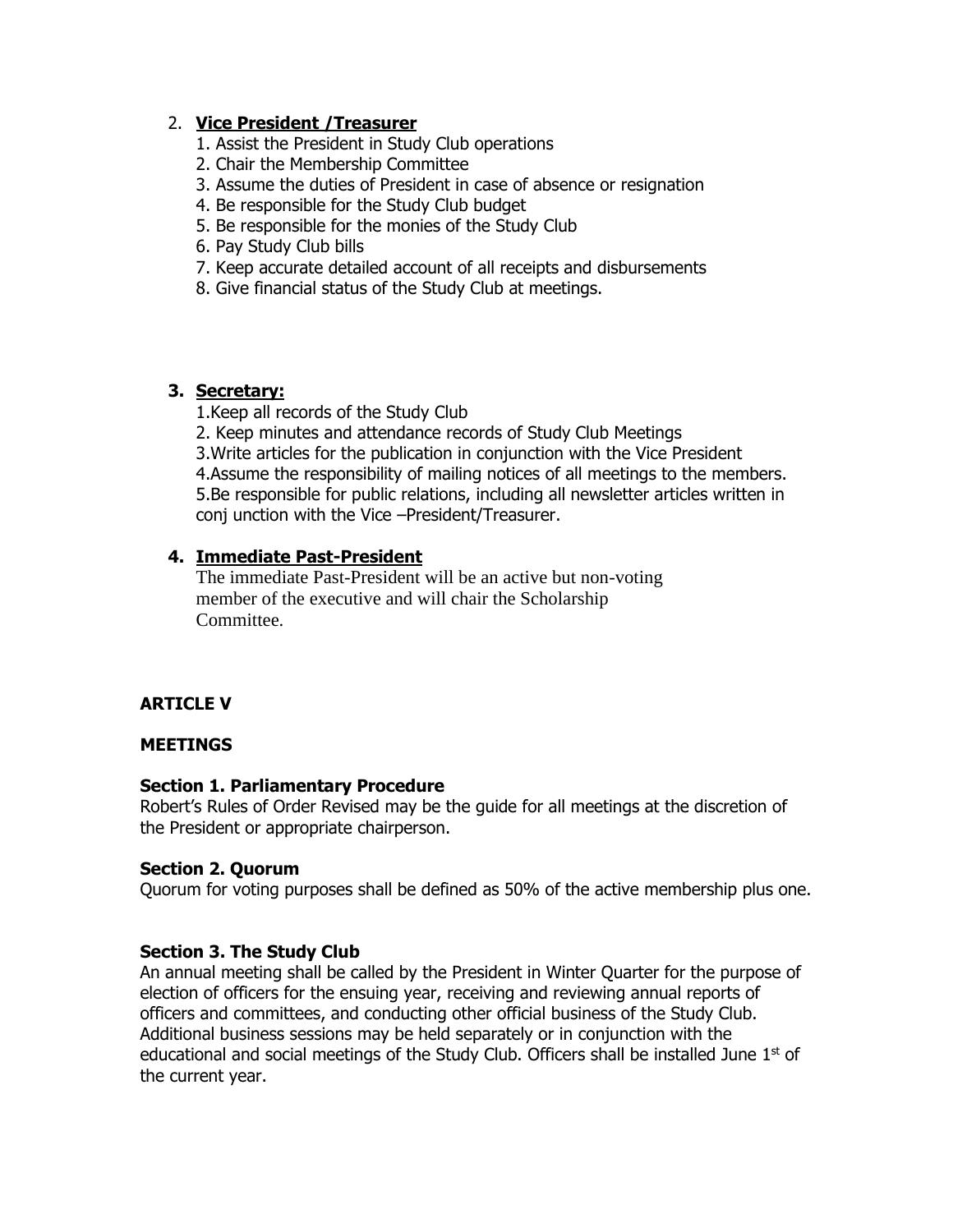## **ARTICLE VI**

## **COMM ITTEES**

#### **Section 1. Establishment of Committees**

Committees may be created at any time by action of the Executive Board or request of the members of any business session. Such committees will serve until their specified work is completed or until the next elected Executive Board reviews committee appointments.

#### **Section 2. Composition and Appointment**

Each committee shall be composed of a chairperson who shall specify additional members.

## **Section 3.**

As of April 8, 2011, The Scholarship and Charitable Donation committees will be established as permanent Standing Committees. They will be responsible to report to the Executive and will provide committee reports at each OWDSC meeting.

## **ARTICLE VII**

#### **FINANCE**

#### **Section 1. Dues**

The annual dues shall be determined by the Executive Board and reviewed each year. If dues of a new member are paid during the last quarter, they will cover membership for the succeeding year.

For new members joining mid-way through the membership year, the annual dues will be pro-rated accordingly. Please contact the President for further information.

#### **Section 2. Fiscal year**

The fiscal year for this Study Club will begin on June  $1<sup>st</sup>$  of each year.

#### **Section 3. Renewals**

Bills for renewal dues for the ensuing membership year shall be distributed by the Treasurer by April 1st and shall be payable no later than June 1st of each year.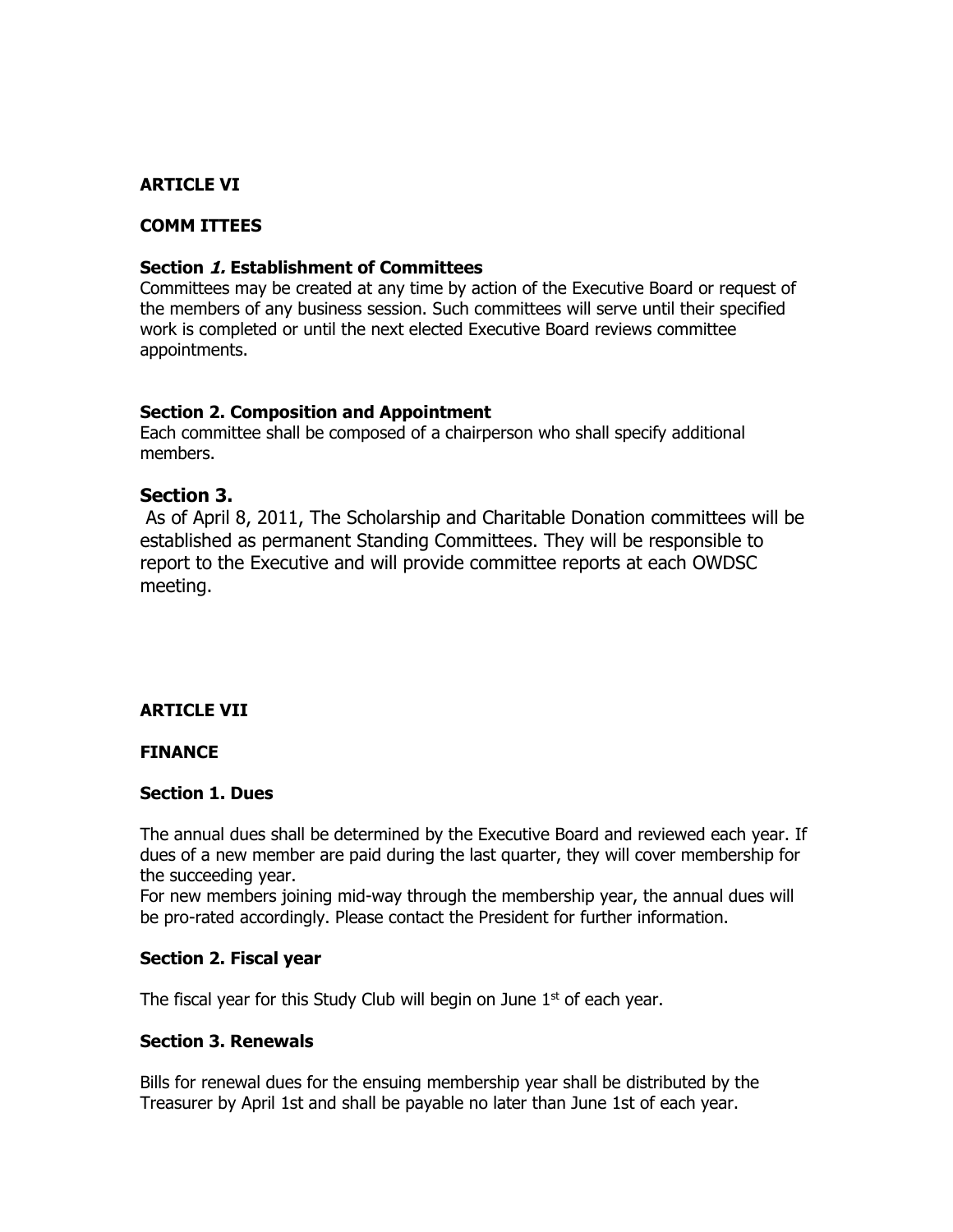## **Section 4. Failure to Pay**

Failure to pay dues will result in loss of voting rights.

## **ARTICLE VIII**

## **AMENDMENTS**

This constitution may be amended or repealed by a quorum (50% of active membership plus one) at any regular or special meeting called for the purpose, provided that notices stating the contemplated changes have been delivered to the members at least two weeks prior to the voting date.

## **ARTICLE IX**

## **STUDY CLUB**

The Study Club shall be a non-profit organization. If this Study Club is dissolved at any time, no part of its funds shall be distributed to, or among, its members, but, after payment of all indebtedness of the Study Club, any surplus funds shall be given to the an organization with similar goals, to be determined at the time of the dissolution of the Study Club.

## **ARTICLE X**

## **RECOGNITION OF FOUNDING MEMBERS**

Section 1.

It is hereby moved, that in recognition of Mrs. Eileen Peers many decades of devoted service to the dental profession in Ottawa and Eastern Ontario, and in specific recognition of Her initiative and momentous role in the creation of the Ottawa Women Dentists Study Club, that she be awarded the Lifetime position of Executive Director and Founder, and she hold a permanent position on the Executive Board of the Ottawa Women Dentists Study Club, with full voting privileges.

## **ARTICLE XI**

## **NOTICE OF CONFLICT OF INTEREST**

Any Study Club member who provides professional or other kinds of services to other dentists, dental offices, or dental hygiene offices may have a conflict of interest with the Mission and Goals of the Study Club. Any member who may be